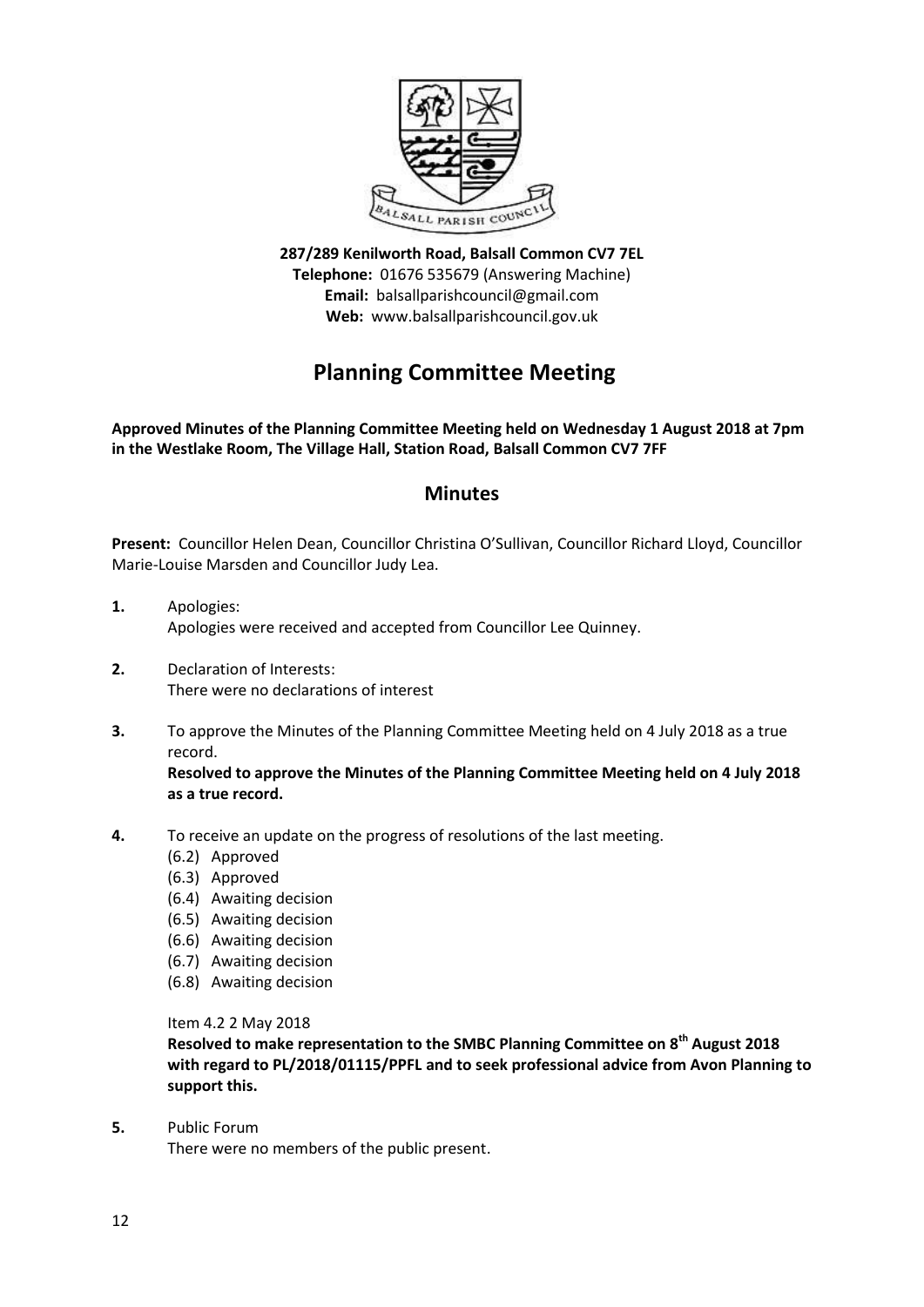- **6.** Planning Matters
	- **(6.1)** PL/2018/01483/PPFL

227 Station Road, Balsall Common, Solihull CV7 7FE Change of use from a bank (A1) to a bar (A4) **Resolved to make no objection.**

# **(6.2)** PL/2018/01457/MINFHO

702 Kenilworth Road Balsall Common Solihull CV7 7HD [Single and two rear, front and side extensions to the existing property, associated](https://publicaccess.solihull.gov.uk/online-applications/applicationDetails.do?activeTab=summary&keyVal=P94PGQOEIMD00&prevPage=inTray)  [alterations and landscaping.](https://publicaccess.solihull.gov.uk/online-applications/applicationDetails.do?activeTab=summary&keyVal=P94PGQOEIMD00&prevPage=inTray) **Resolved to make no objection.**

## **(6.3)** PL/2018/01841/PPFL

Arden House 341 Kenilworth Road Balsall Common Solihull CV7 7DL [Erect detached single dwelling.](https://publicaccess.solihull.gov.uk/online-applications/applicationDetails.do?activeTab=summary&keyVal=PB0U4NOEJ8600&prevPage=inTray)

R**esolved to object on the following grounds:**

- **over intensive development of the site**
- **further compromise of car parking provision for Arden House**
- **overlooking objection by neighbour**
- **concern over access by fire vehicles if the parallel parking spaces for Arden House are occupied**
- **the low amenity provision for the accommodation is not in keeping with the standards appropriate in the wider area - it is bordered on 3 sides by car park/delivery yard**

#### **(6.4)** PL/2018/01967/ADV

Roundabout at Kenilworth Road / Hall Meadow Road Balsall Common Solihull CV7 7EX

[Sponsorship advertising boards on 1 No. roundabouts \(3 medium\).](https://publicaccess.solihull.gov.uk/online-applications/applicationDetails.do?activeTab=summary&keyVal=PBNC6QOE01V00&prevPage=inTray)

**Resolved to object to this proposal on the following grounds:**

**Not in keeping with 2013 Solihull Local Plan policies P15 – 'Securing Design Quality vii. Creates attractive, safe, active, legible and uncluttered streets and P14/NPPF - Amenity; Developments that affect people's visual amenities....require careful siting to minimise impacts'.**

#### **(6.5)** PL/2018/01962/TPO

5 Welby Gate Balsall Common Solihull CV7 7FA

[Reduce by 3.5m all the way round 1 No. ash tree \(T1\).](https://publicaccess.solihull.gov.uk/online-applications/applicationDetails.do?activeTab=summary&keyVal=PBN8L8OE01100&prevPage=inTray)

**Resolved that unable to make a comment as there was no documentation supplied to indicate the location, size and condition of the tree. The proposal should be subject to the requirements of the Tree Officer.**

**The Council request that any future proposals made are supported by the required information.**

## **(6.6)** PL/2018/01994/MINFHO 26 Albany Meadows Albany Lane Balsall Common Solihull CV7 7SR [Orangery extension to existing semi-detached property.](https://publicaccess.solihull.gov.uk/online-applications/applicationDetails.do?activeTab=summary&keyVal=PBQX36OEJHA00&prevPage=inTray) This item was deleted as it is already on the agenda at item 6.12.

**(6.7)** PL/2018/01731/PPFL Cottage Farm Meer End Road Meer End Solihull Kenilworth West Midlands CV8 1PU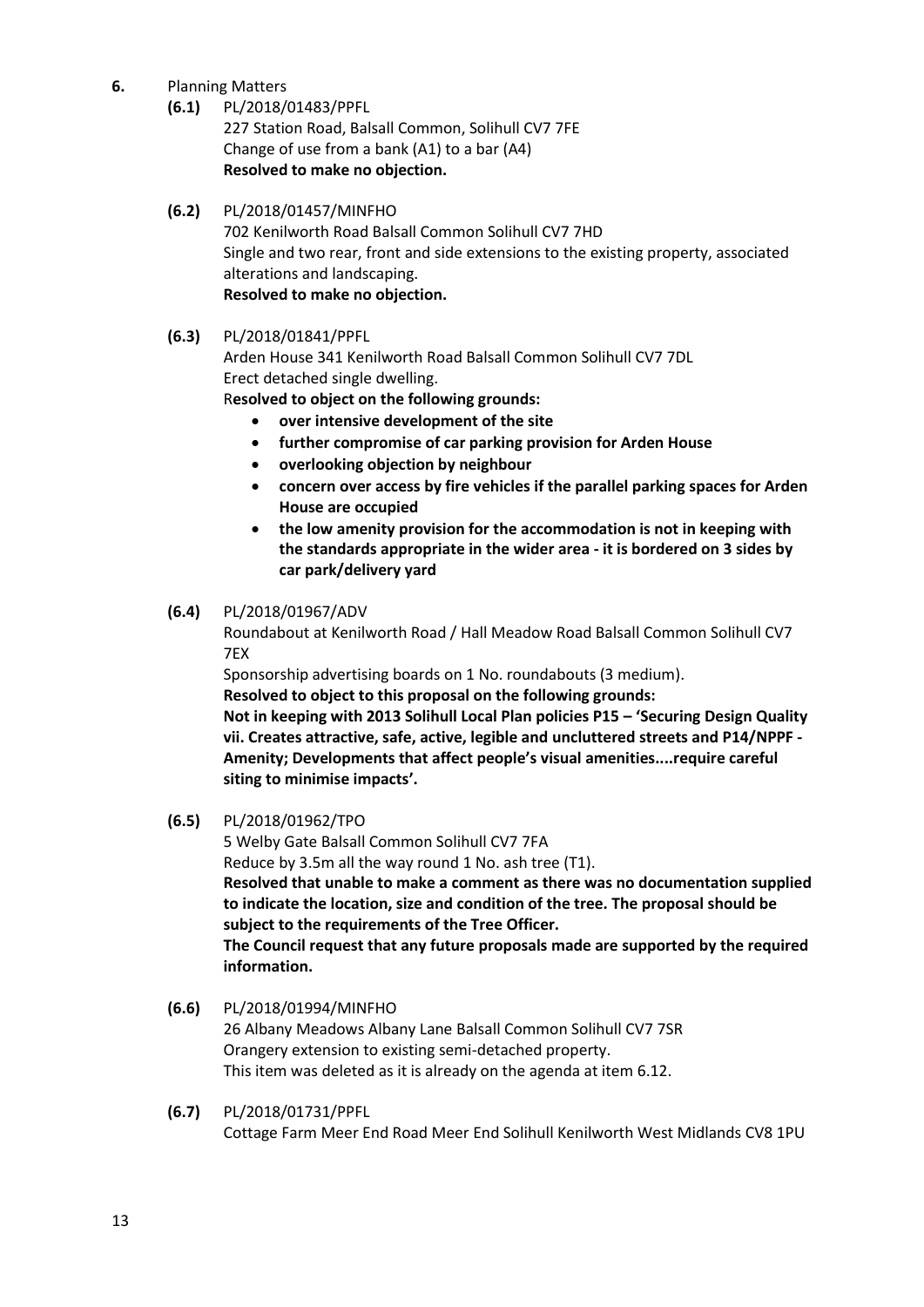[Retention of all weather sports area with Supersport asphalt surface, fencing](https://publicaccess.solihull.gov.uk/online-applications/applicationDetails.do?activeTab=summary&keyVal=PAIXS6OEJ1300&prevPage=inTray)  [enclosure and lighting for private family use only -](https://publicaccess.solihull.gov.uk/online-applications/applicationDetails.do?activeTab=summary&keyVal=PAIXS6OEJ1300&prevPage=inTray) Replacing former larger ménage [area.](https://publicaccess.solihull.gov.uk/online-applications/applicationDetails.do?activeTab=summary&keyVal=PAIXS6OEJ1300&prevPage=inTray)

**Resolved to object to the fencing height and style which is not in keeping with a rural residential development.**

**(6.8)** PL/2018/01995/MINFHO

25 Albany Meadows Albany Lane Balsall Common Solihull Solihull CV7 7SR [Orangery extension to existing semi-detached property.](https://publicaccess.solihull.gov.uk/online-applications/applicationDetails.do?activeTab=summary&keyVal=PBQX40OEJHC00&prevPage=inTray) **Resolved to make no comment on this proposal.**

**(6.9)** PL/2018/01985/PPFL

Ye Olde Saracens Head Balsall Street Balsall Common Solihull CV7 7AS [Installation of a double sided retractable awning and new fixed booth seating to](https://publicaccess.solihull.gov.uk/online-applications/applicationDetails.do?activeTab=summary&keyVal=PBP7YCOEJGL00&prevPage=inTray)  [existing patio area. Change the existing tarmac area of garden to grass/decking, not](https://publicaccess.solihull.gov.uk/online-applications/applicationDetails.do?activeTab=summary&keyVal=PBP7YCOEJGL00&prevPage=inTray)  [affecting any existing parking spaces. Installation of new permanent teepee](https://publicaccess.solihull.gov.uk/online-applications/applicationDetails.do?activeTab=summary&keyVal=PBP7YCOEJGL00&prevPage=inTray)  [structure.](https://publicaccess.solihull.gov.uk/online-applications/applicationDetails.do?activeTab=summary&keyVal=PBP7YCOEJGL00&prevPage=inTray)

**Resolved to object to the installation of a teepee on a permanent basis. Valid neighbour objections have been made with regard to noise and security. The use of the teepee has not been defined ie will it be used for functions and/or regular public house use, will the licensing apply to the teepee for music and hours of opening, will there be heating for use all year round.**

**(6.10)** PL/2018/01996/MINFHO

24 Albany Meadows Albany Lane Balsall Common Solihull CV7 7SR [Orangery extension to existing semi-detached property.](https://publicaccess.solihull.gov.uk/online-applications/applicationDetails.do?activeTab=summary&keyVal=PBQX4YOEJHE00&prevPage=inTray)

**Resolved not to object in principle to this proposal but require that application of a 'no dig foundation' methodology, if proven and approved by the Tree Officer, is applied to this application as per PL/2018/020708/MINFHO.**

**This is because the proposed orangery impinges on the root protection zone of the adjacent tree.**

**(6.11)** PL/2018/01867/TPO

29 Speedwell Drive Balsall Common Solihull CV7 7AU [Reduce 3 large pine trees by approximately 5 metres situated in the rear garden of](https://publicaccess.solihull.gov.uk/online-applications/applicationDetails.do?activeTab=summary&keyVal=PB735SOEJA100&prevPage=inTray)  [the property.](https://publicaccess.solihull.gov.uk/online-applications/applicationDetails.do?activeTab=summary&keyVal=PB735SOEJA100&prevPage=inTray)

**Resolved that unable to make a comment as there was no documentation supplied to indicate the location, size and condition of the tree. The proposal should be subject to the requirements of the Tree Officer.**

**The Council request that any future proposals made are supported by the required information.**

**(6.12)** PL/2018/01994/MINFHO

26 Albany Meadows Albany Lane Balsall Common Solihull CV7 7SR [Orangery extension to existing semi-detached property.](https://publicaccess.solihull.gov.uk/online-applications/applicationDetails.do?activeTab=summary&keyVal=PBQX36OEJHA00&prevPage=inTray) **Resolved to make no comment on this proposal.**

- **(6.13)** PL/2018/02028/MINFHO 8 Wootton Green Lane Balsall Common Solihull CV7 7EZ [Single storey rear extension.](https://publicaccess.solihull.gov.uk/online-applications/applicationDetails.do?activeTab=summary&keyVal=PBY664OEJJ800&prevPage=inTray) **Resolved to make no comment on this proposal.**
- **(6.14)** PL/2018/02023/MINFHO